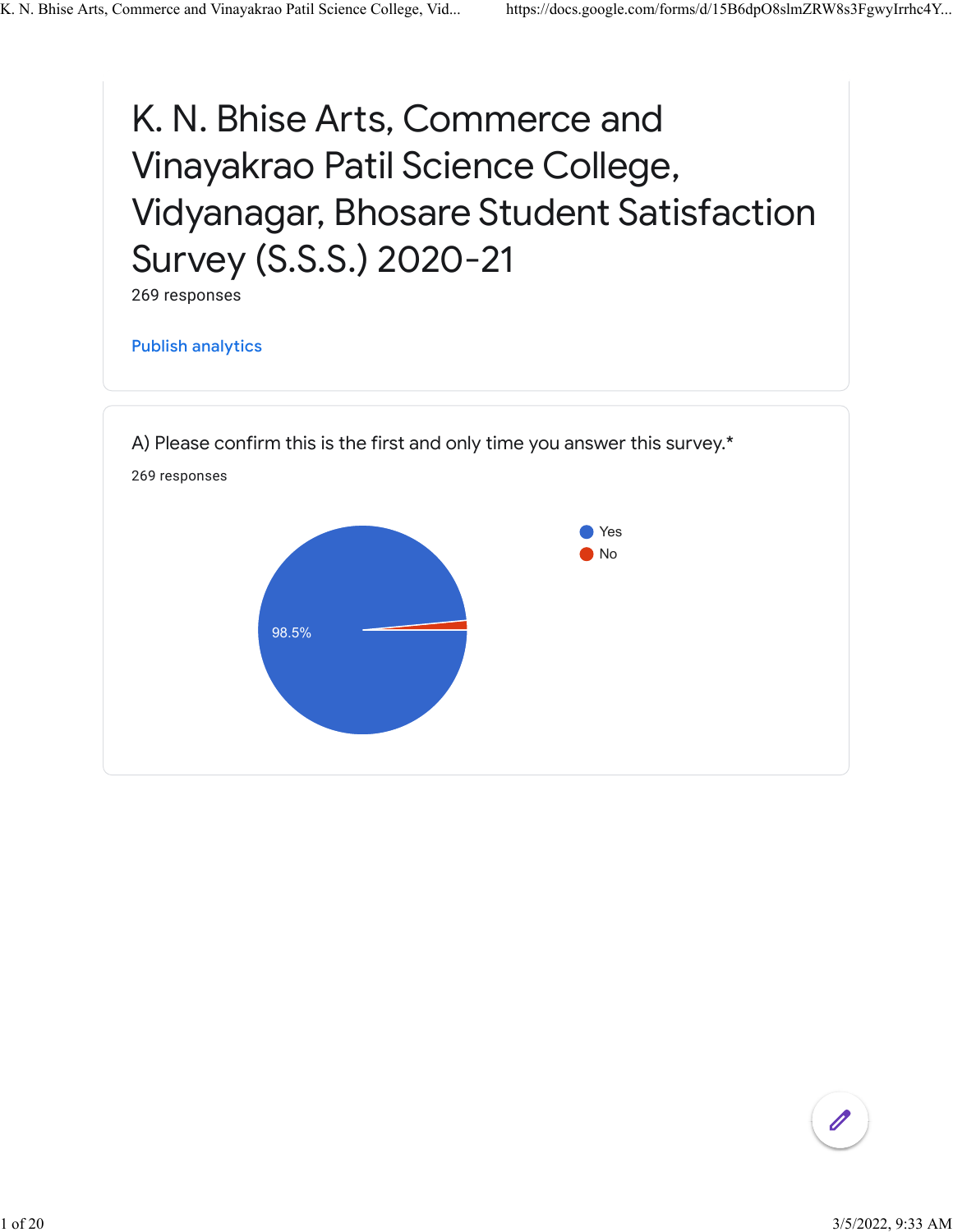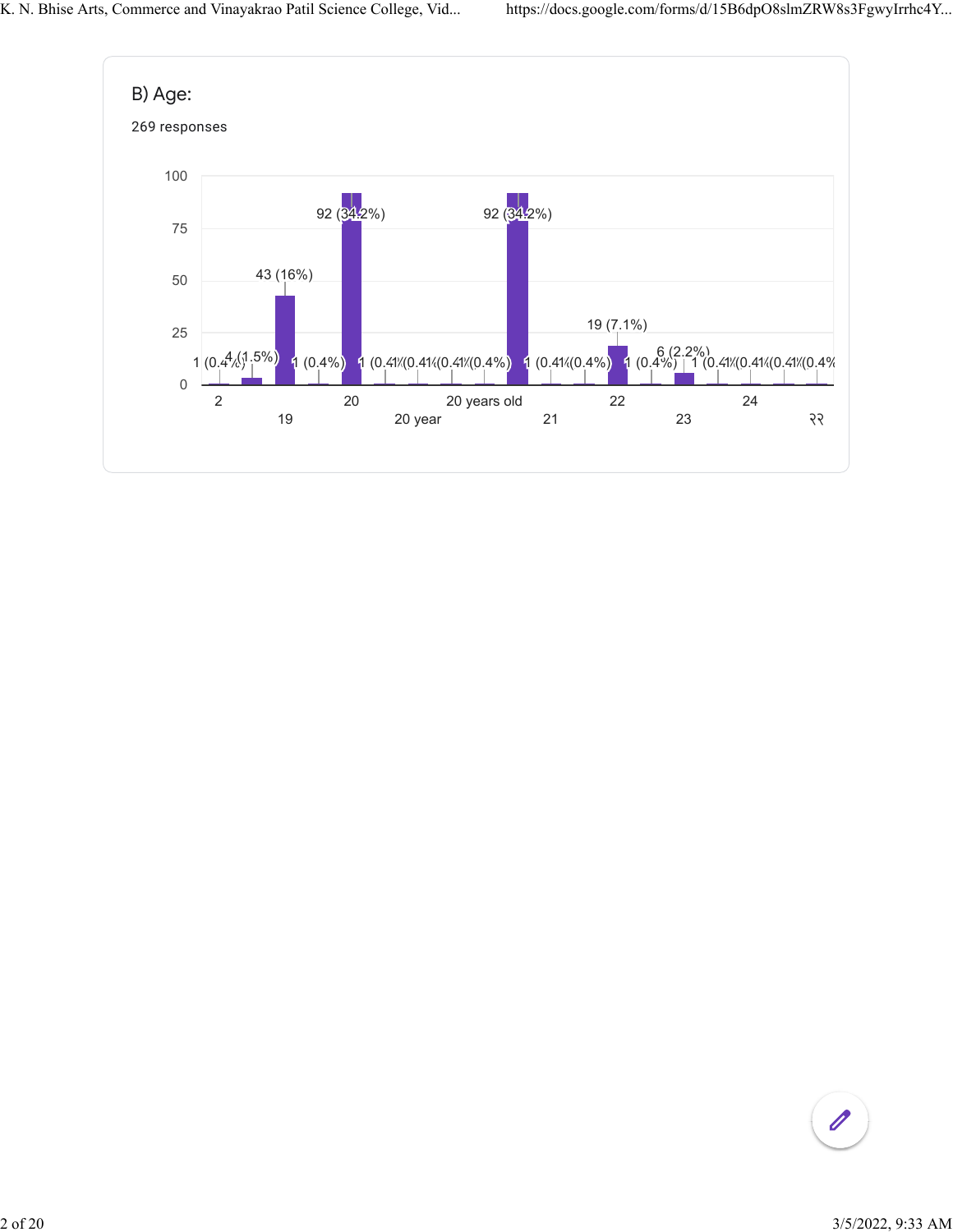



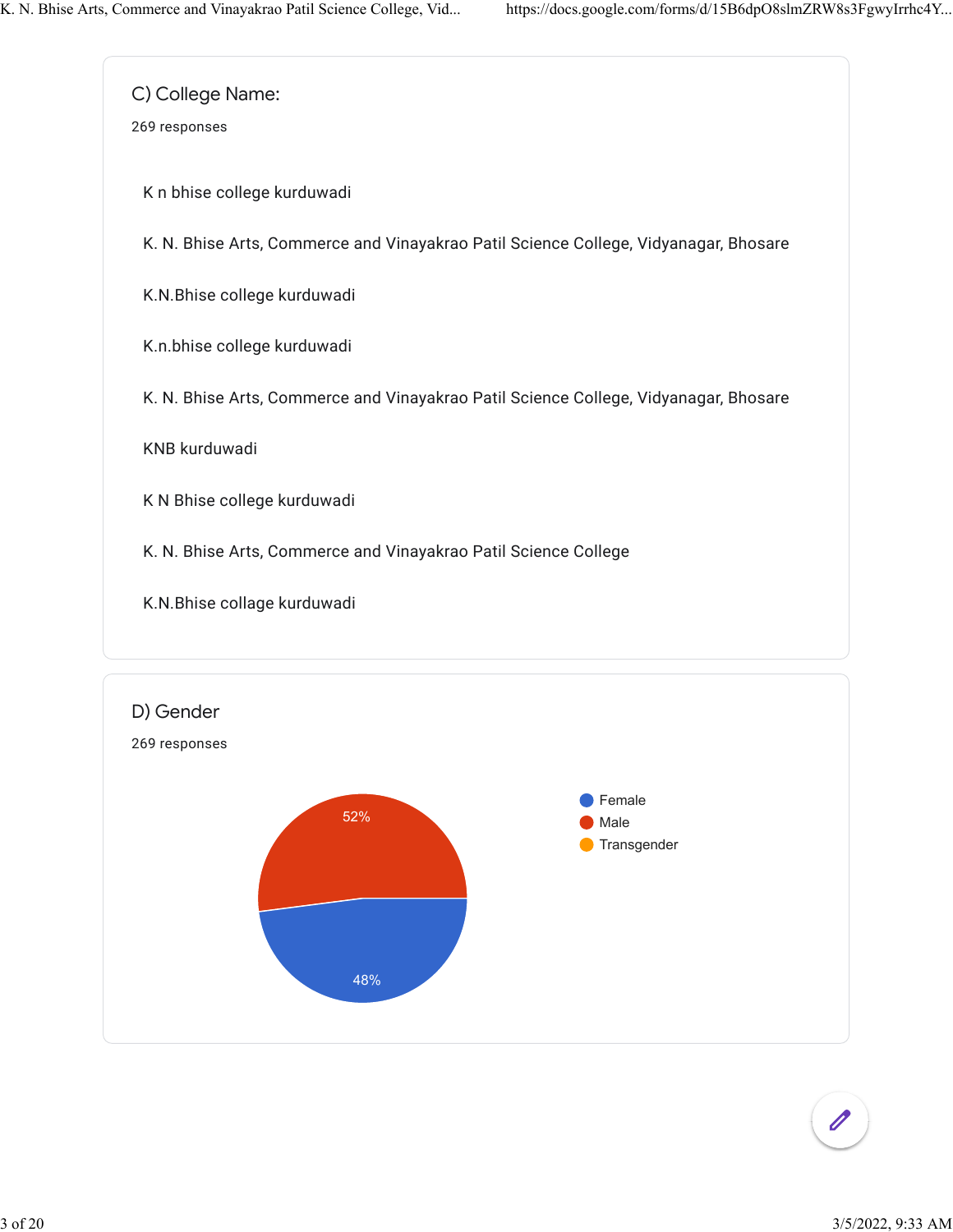

Criterion II – Teaching–Learning and Evaluation Student Satisfaction Survey on Teaching Learning Process



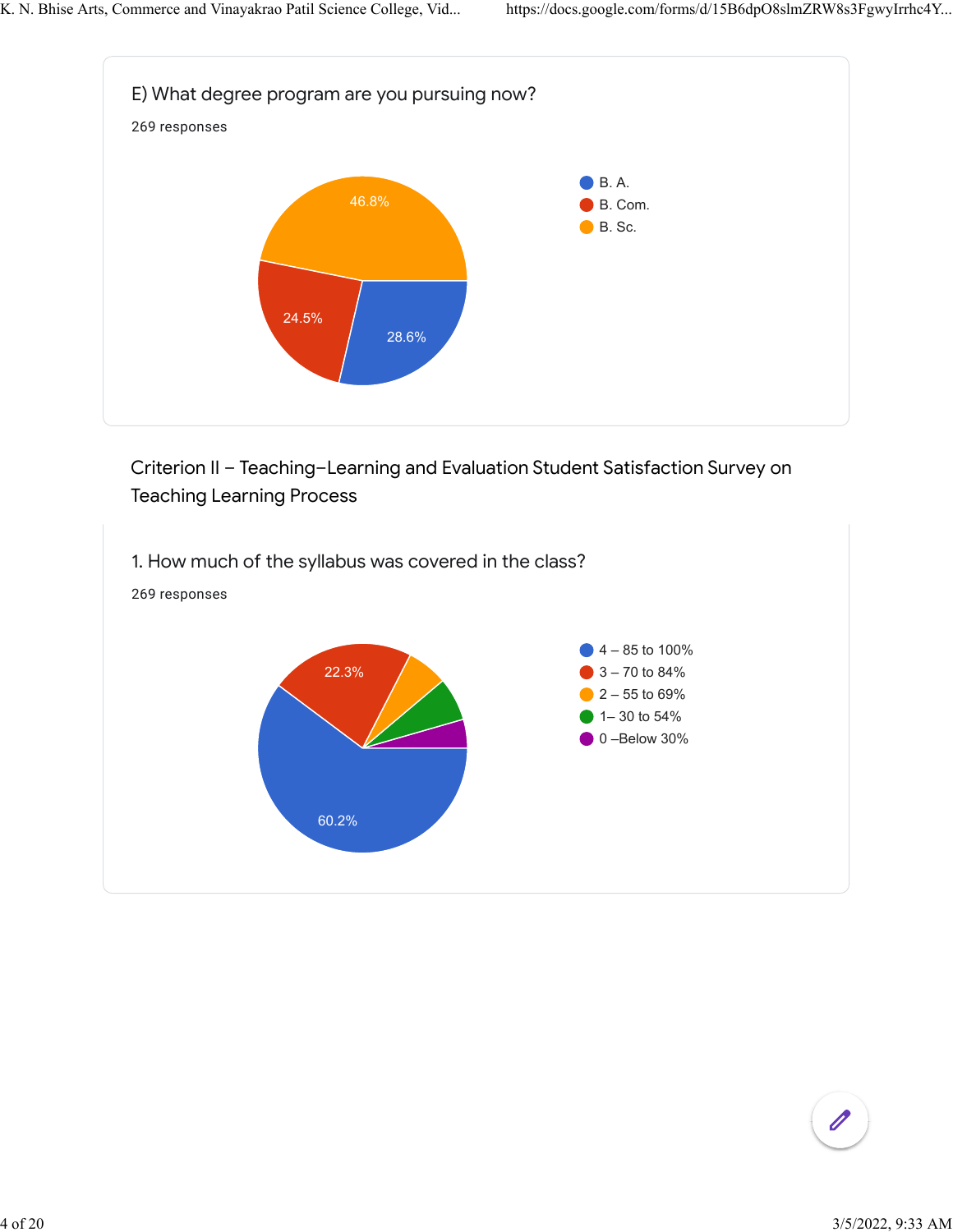

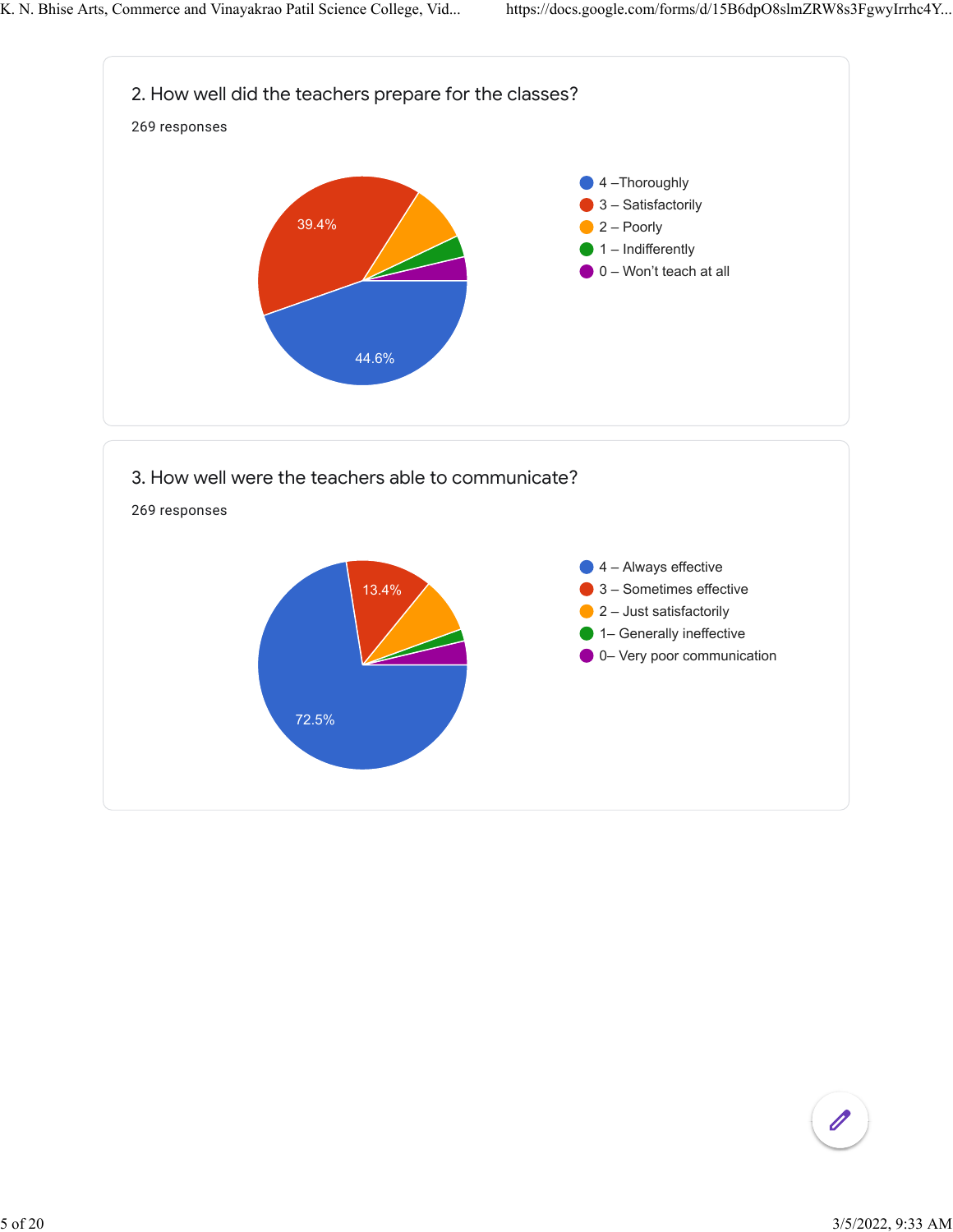

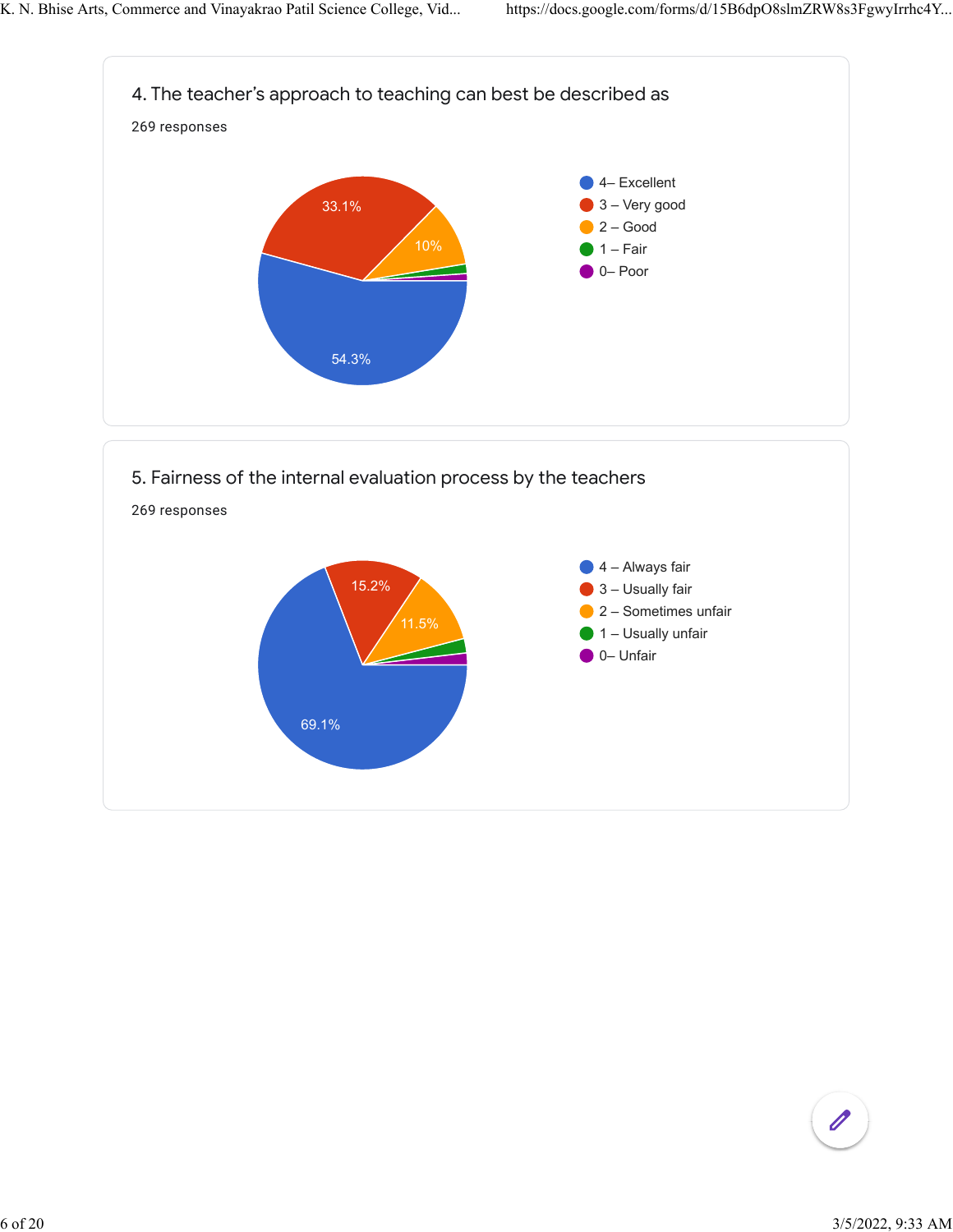

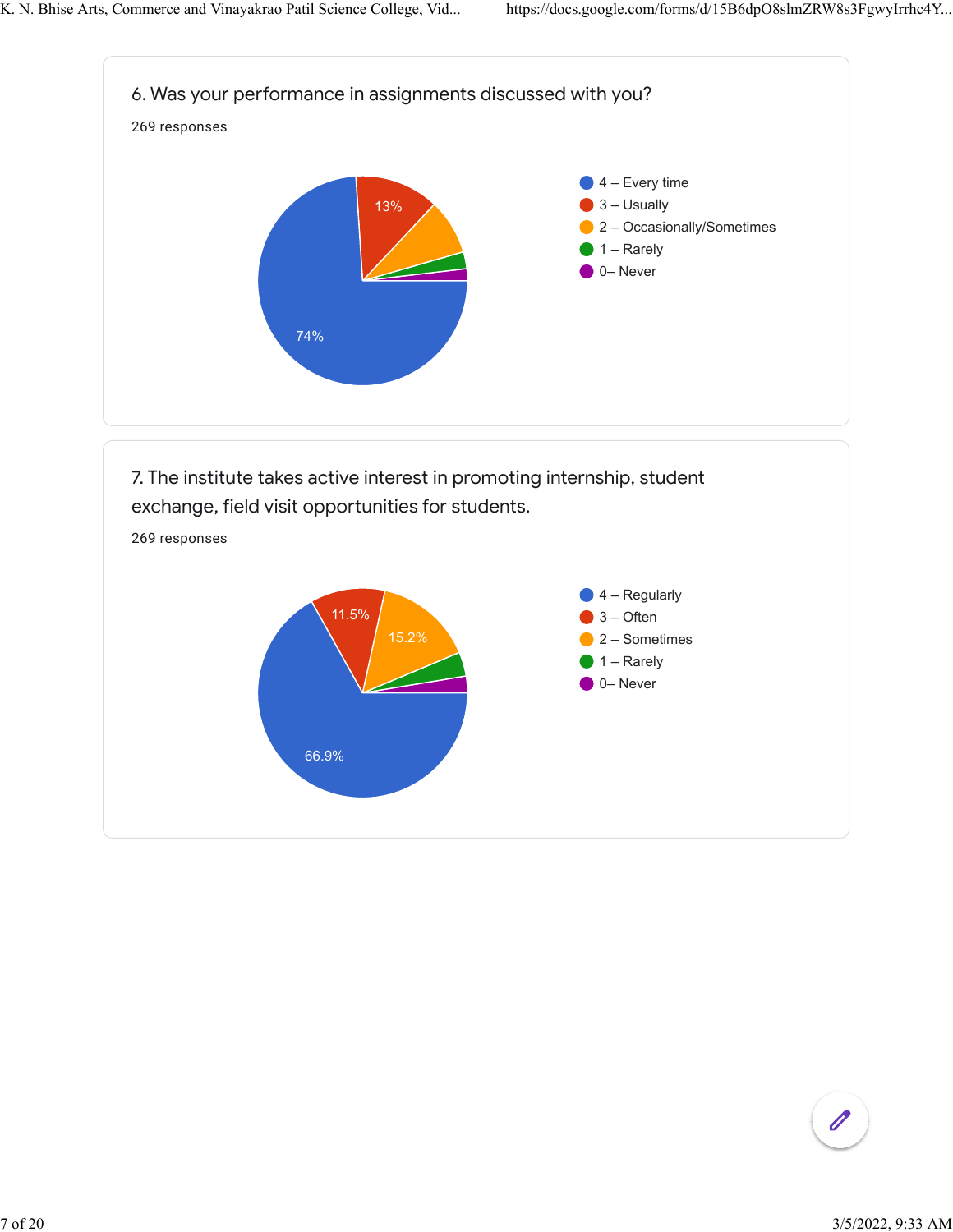



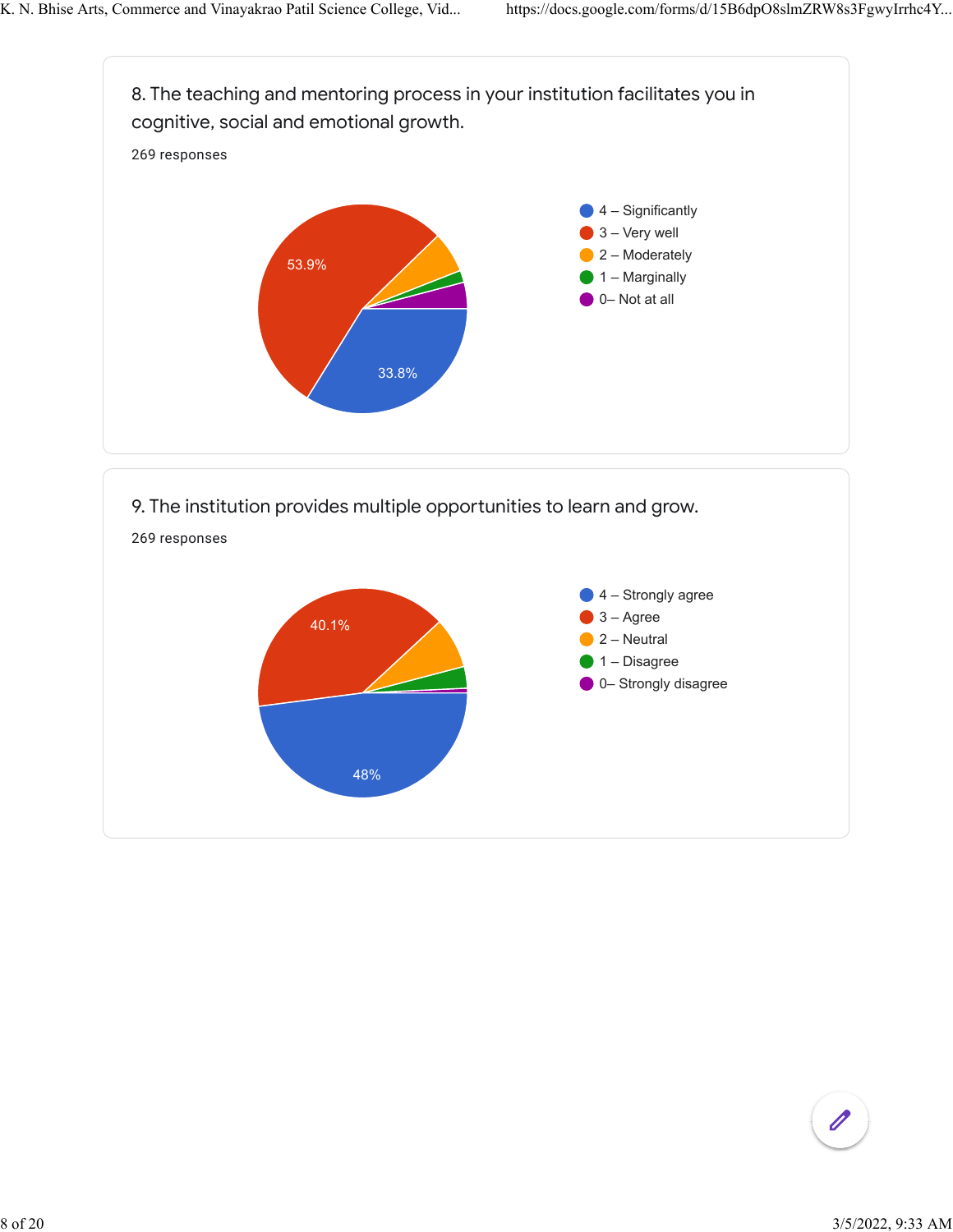



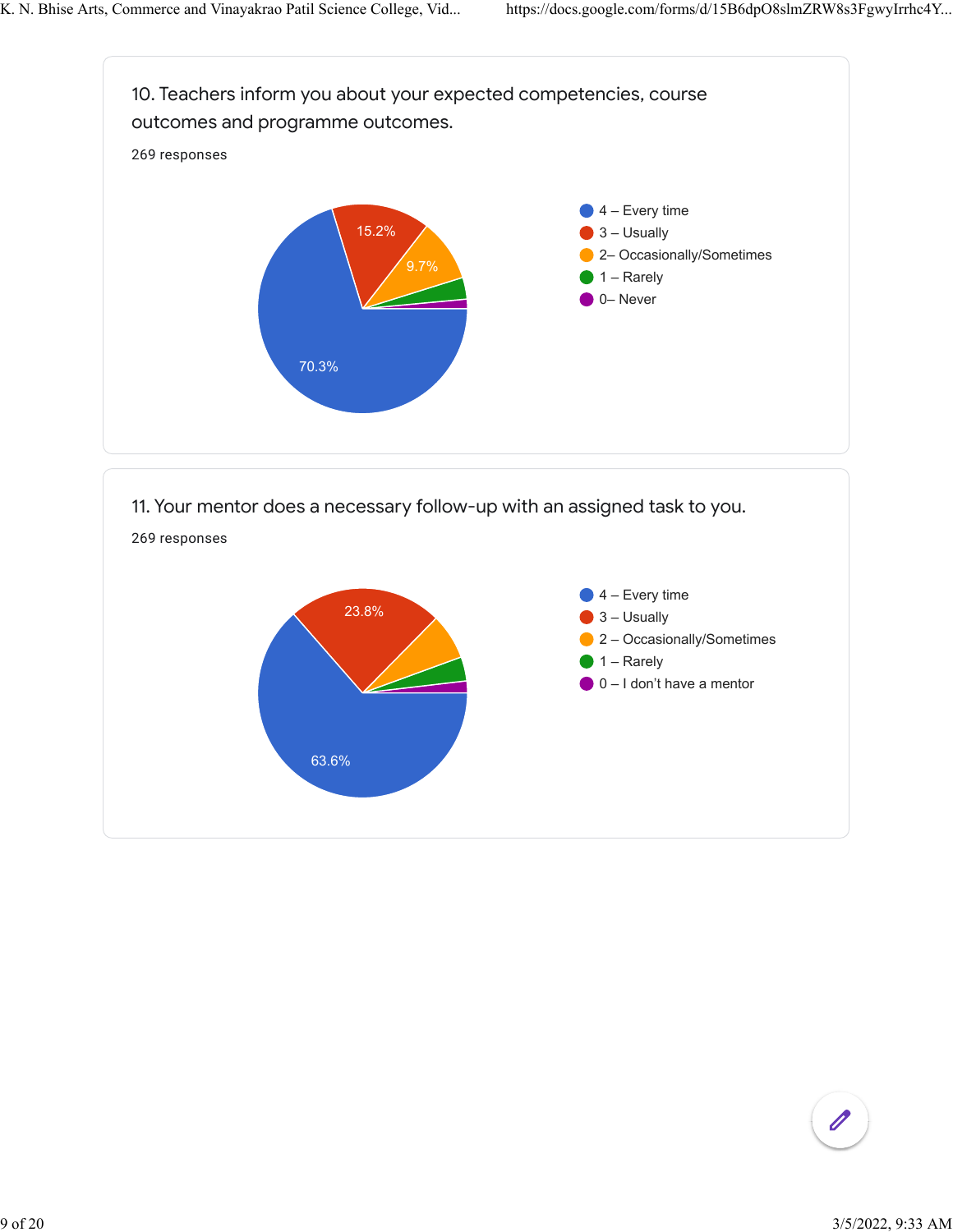

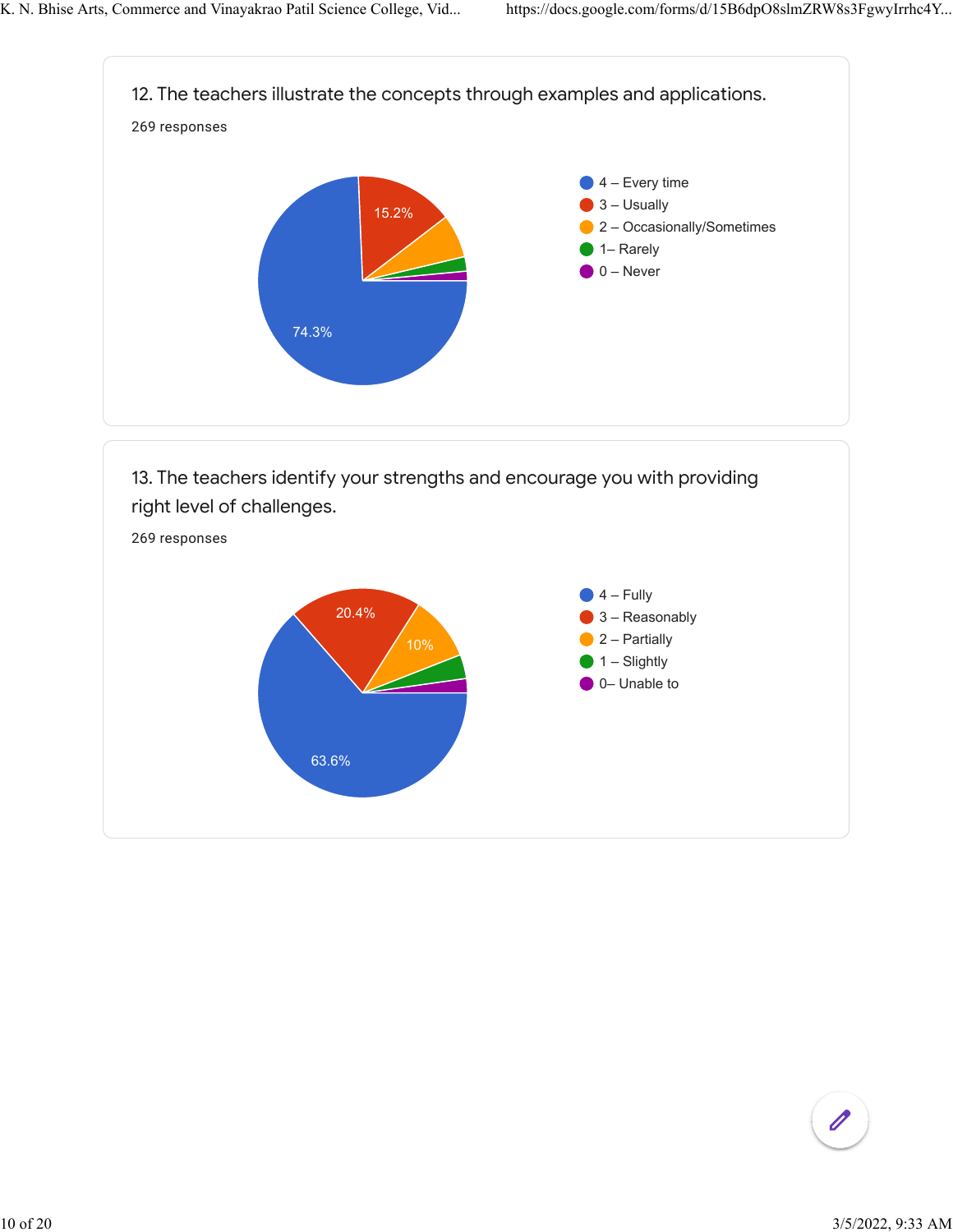

15. The institution makes effort to engage students in the monitoring, review and continuous quality improvement of the teaching learning process.



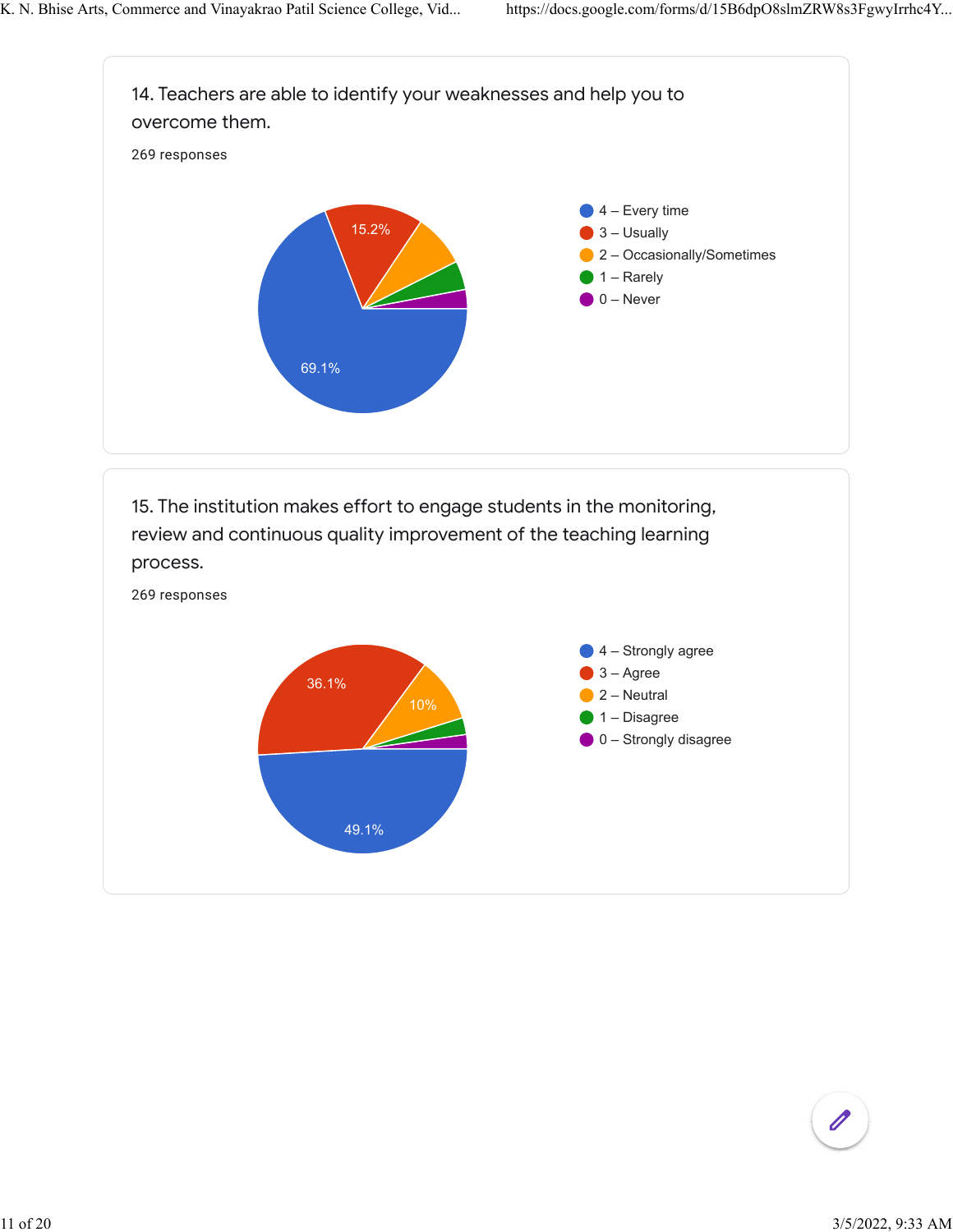





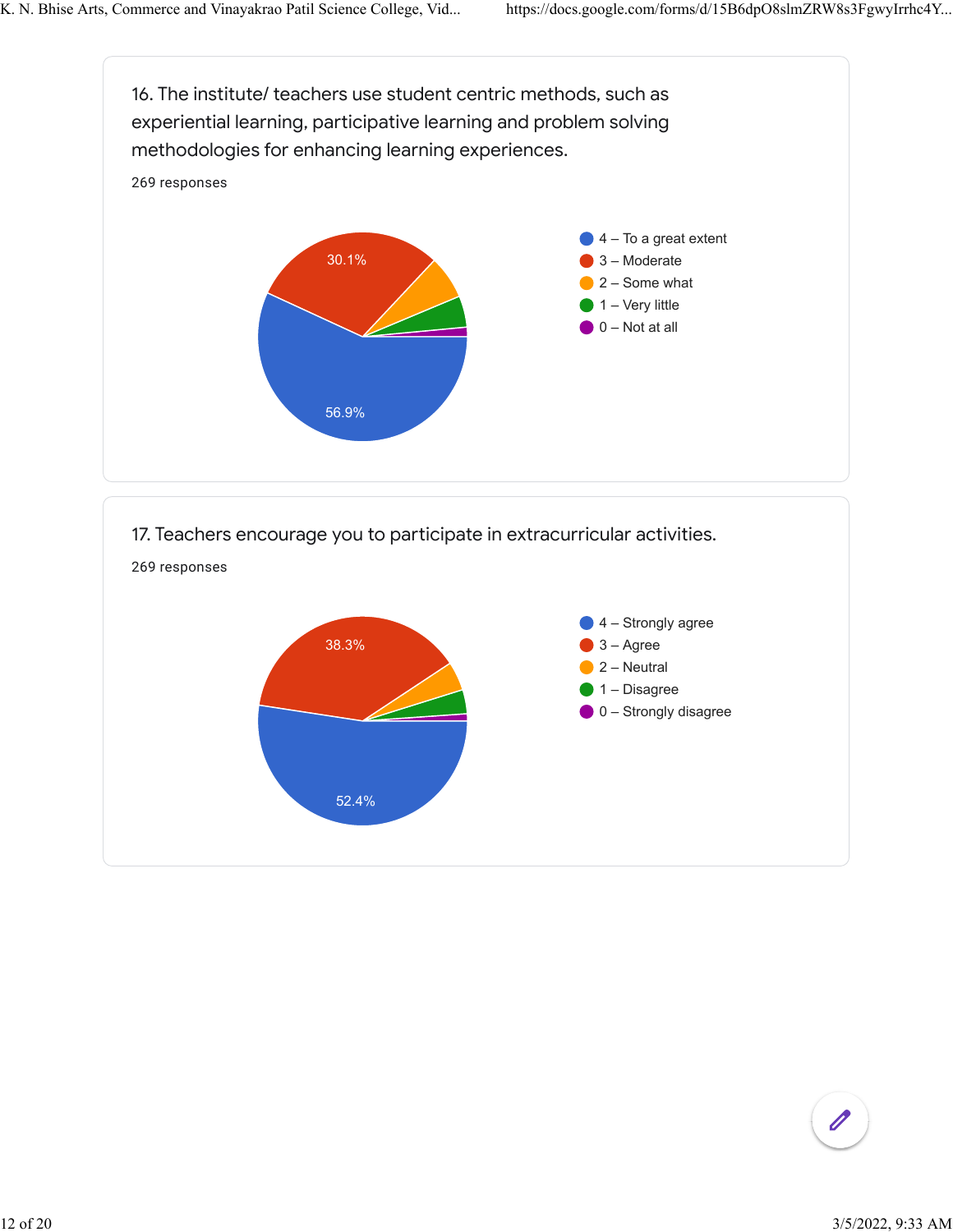



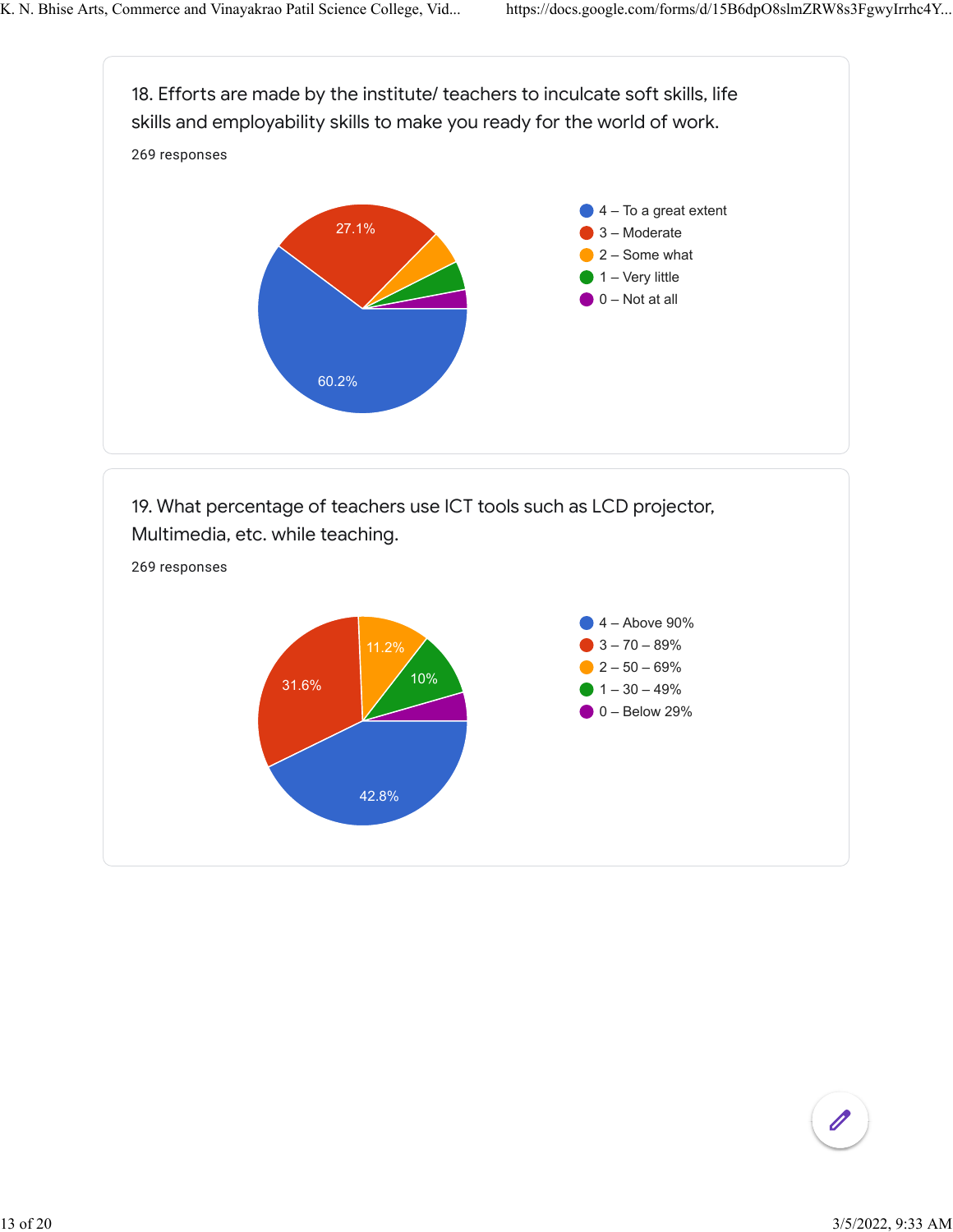

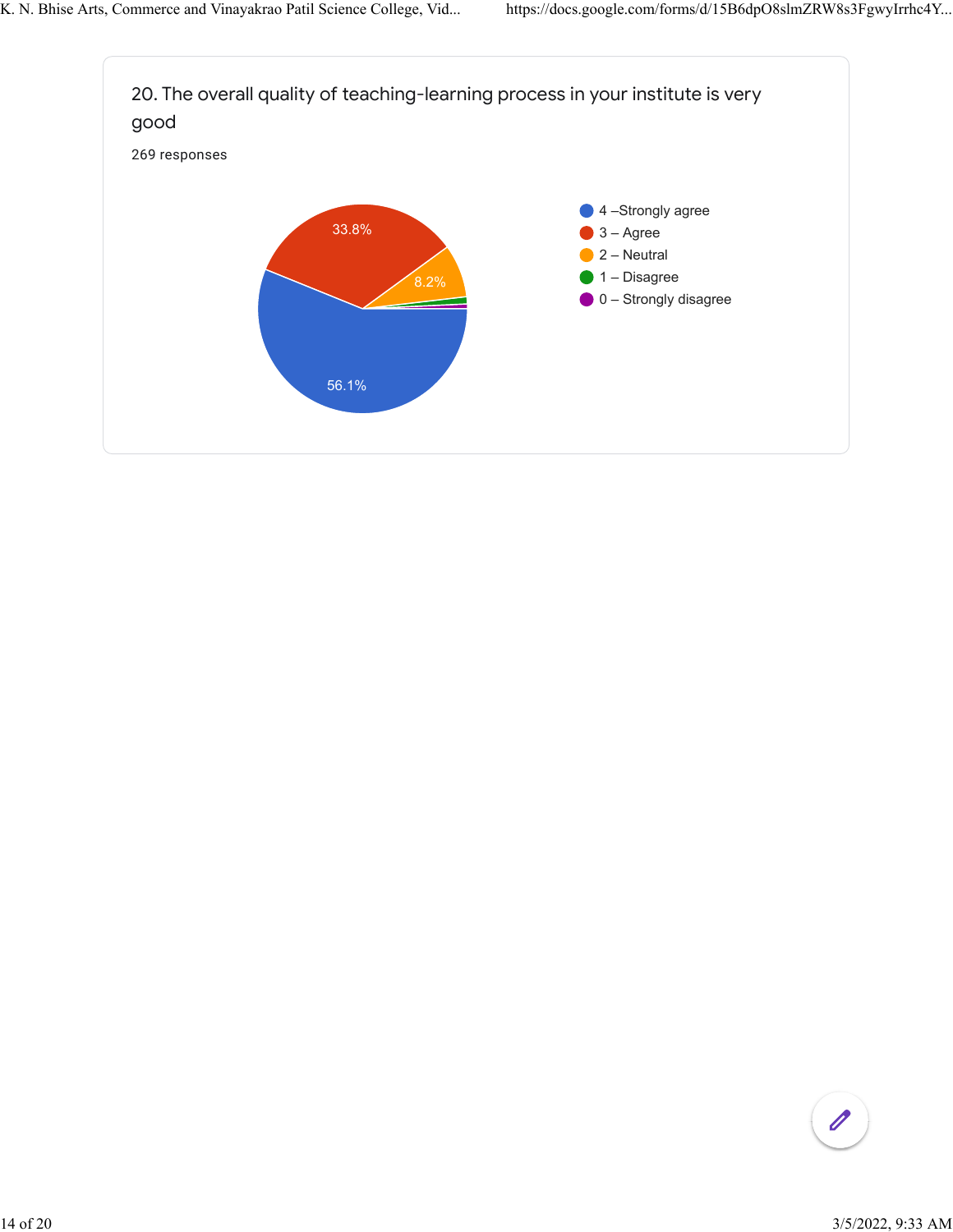| 21. Give three observation / suggestions to improve the overall teaching -<br>learning experience in your institution.<br>269 responses |
|-----------------------------------------------------------------------------------------------------------------------------------------|
| Good                                                                                                                                    |
| No                                                                                                                                      |
| Yes                                                                                                                                     |
| Nice                                                                                                                                    |
| Very good                                                                                                                               |
| Excellent                                                                                                                               |
| Good teaching                                                                                                                           |
| Good                                                                                                                                    |
| Great                                                                                                                                   |
|                                                                                                                                         |

This content is neither created nor endorsed by Google. [Report Abuse](https://docs.google.com/forms/d/15B6dpO8slmZRW8s3FgwyIrrhc4YwwaVHpawJSZQb2Uo/reportabuse) - [Terms of Service](https://policies.google.com/terms) - [Privacy Policy](https://policies.google.com/privacy)

## Google [Forms](https://www.google.com/forms/about/?utm_source=product&utm_medium=forms_logo&utm_campaign=forms)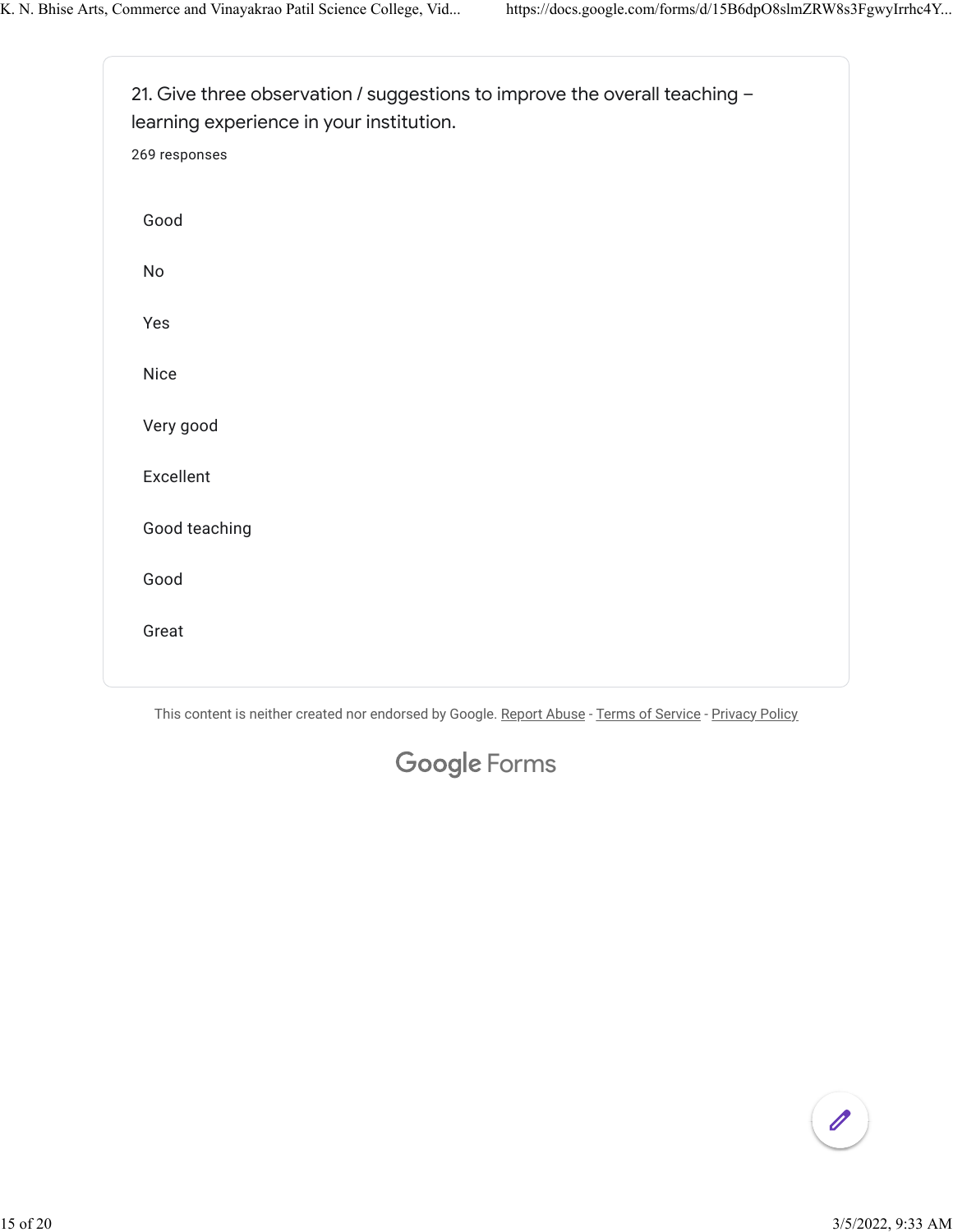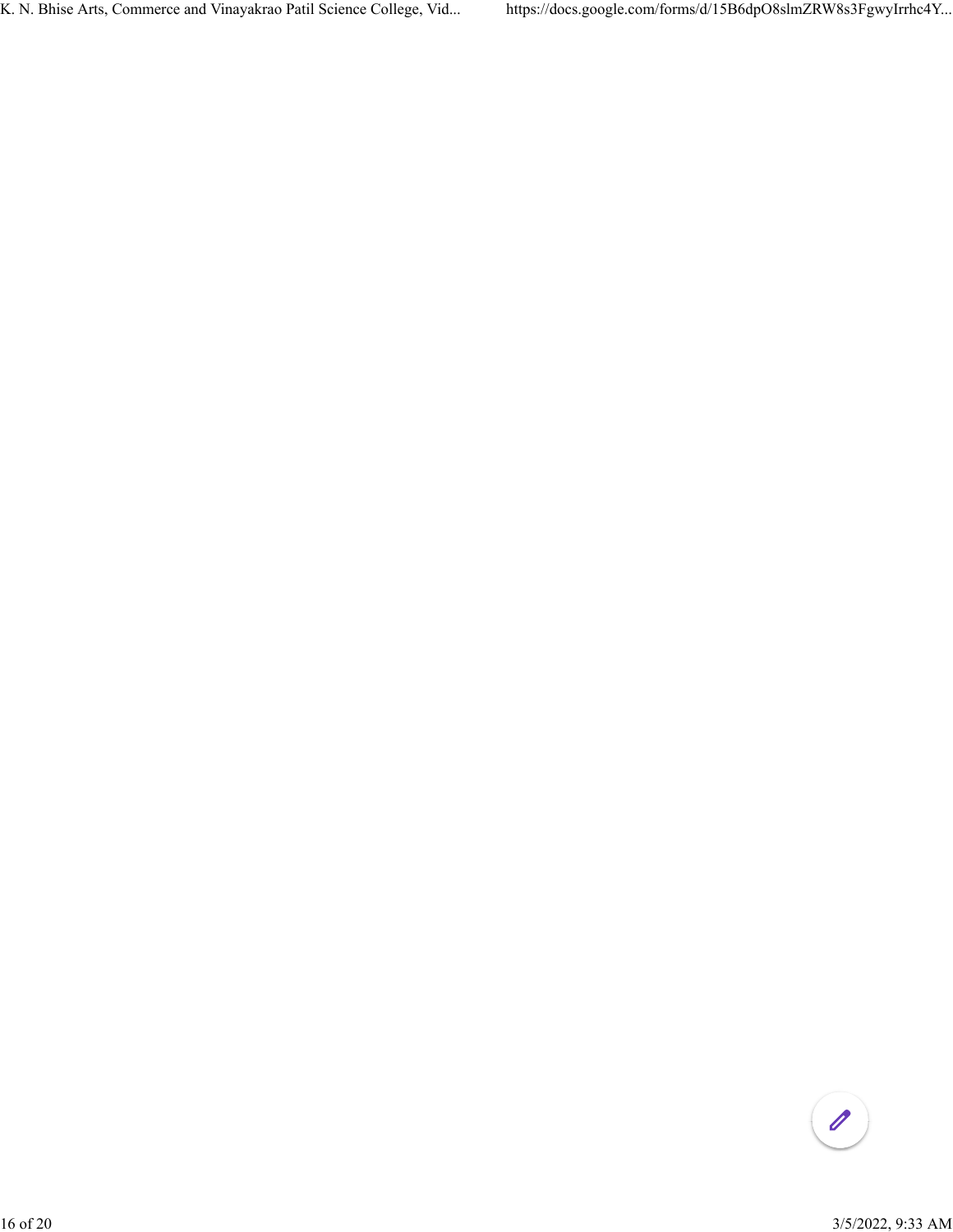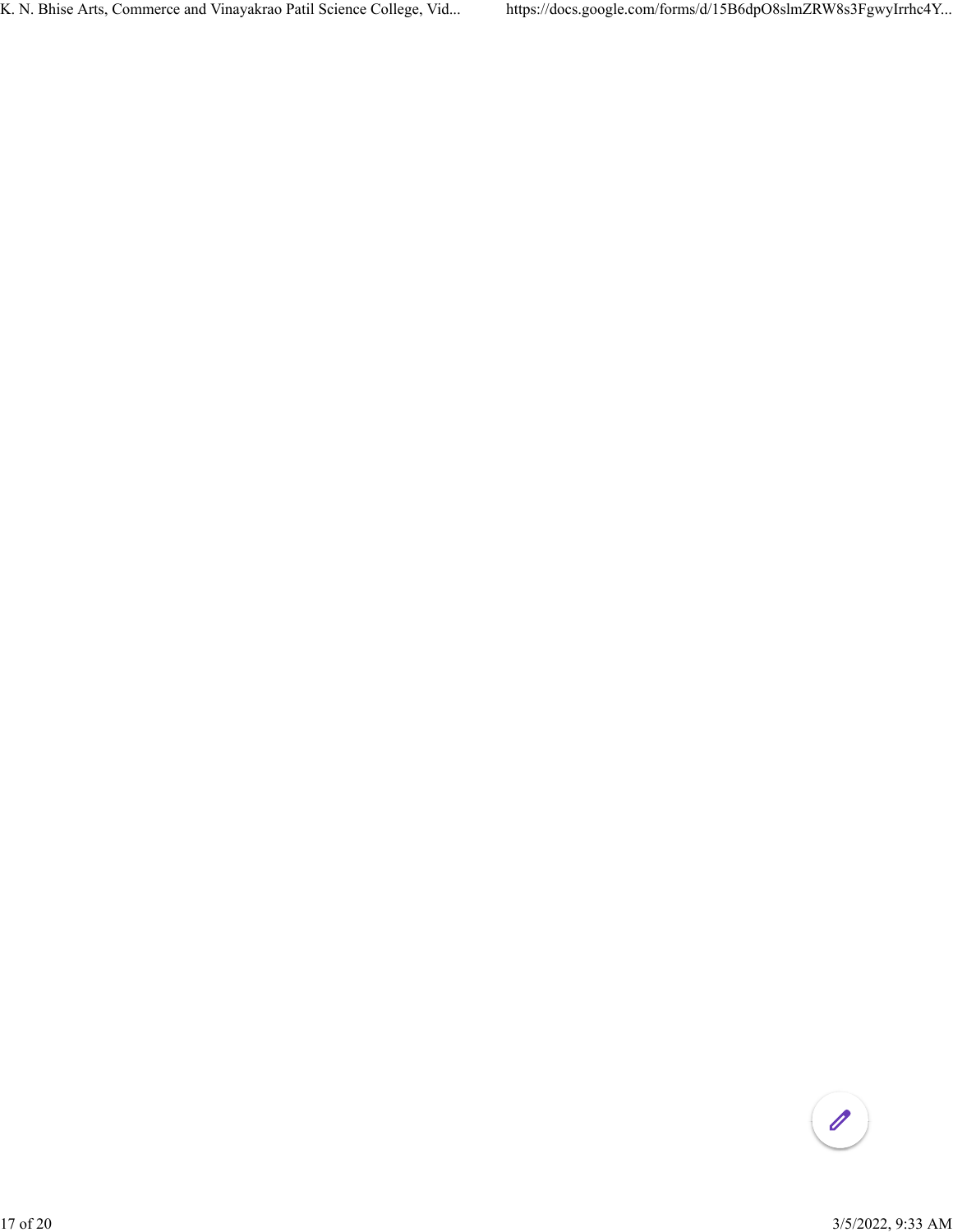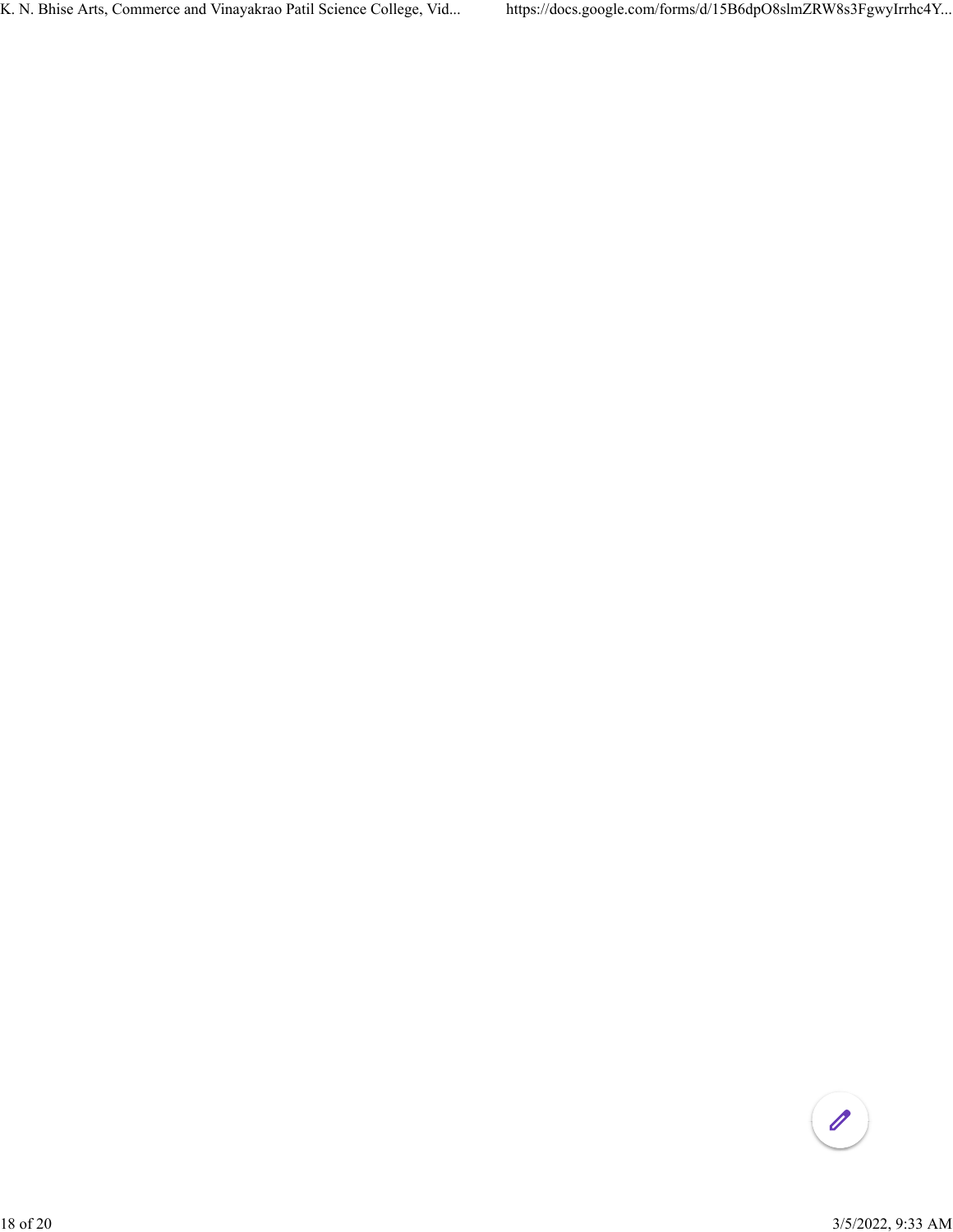